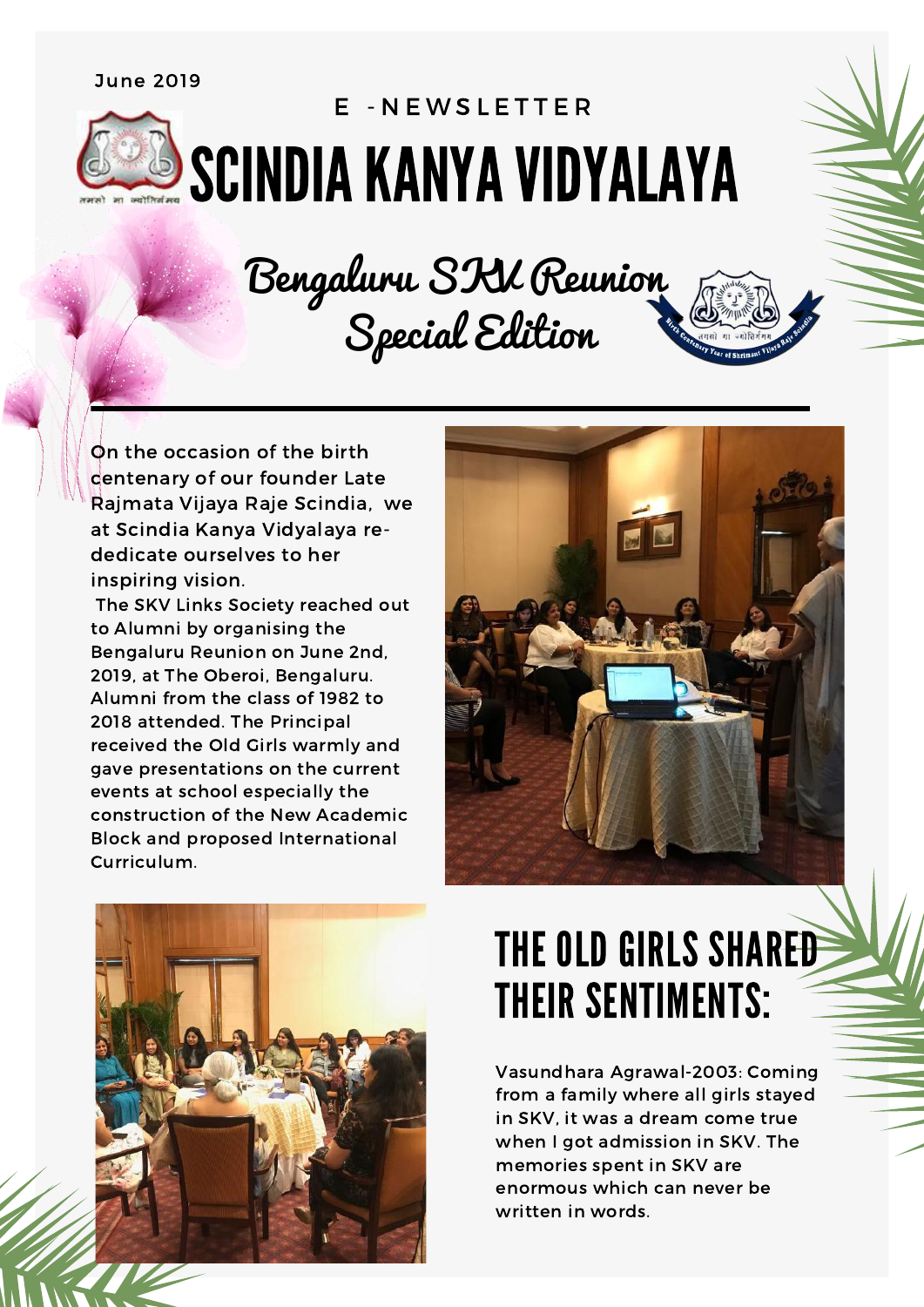

Kamya Singh Parihar-2008: Lifetime memories.

Sanjana Jain, Suhani Gagrani and Sadhika Jain-2010: Scindia was the best thing that happened to us. It gave us so many memories to cherish. # Sports Day # Hostel Life # Horlicks Cake # Friends. Pooja Mishra-1997: SKV will always be special to me. It changed my life. My best memories Being praised by

Trivedi di, Walking around fields, Eating Maggie made from geyser water...



Seema Singh Rathore-1994: Amazing time at SKV and wonderful friends for life time.

Mehr Gill-2018: Feels great coming back and reuniting with old friends and seniors. Absolutely love the flashback. Monika Saraogi-1997: Memories at SKV are endless. Starting from learning life lessons from the fabulous teachers to the fun filled moments with seniors and juniors. I still miss our founders day, sports day, many competitions, handing over ceremonies, guavas. food at mess, working endless for the competitions, shouting out our hearts to cheer.



Nitika Mehta-2010: The food, the roads, the study halls, the arena, the OAT, the uniform, the essence, the feel, the joy, the family....My Family-SKV.

Aashrita Jethwani-2010: Unforgettable memories. Neha Bagaria-2018: I am glad being a part of this programme today and also grateful to a part of this amazing school. I miss SKV. Puja Behani-2008: It feels so great to be here and I look forward to meet SKVIANS.